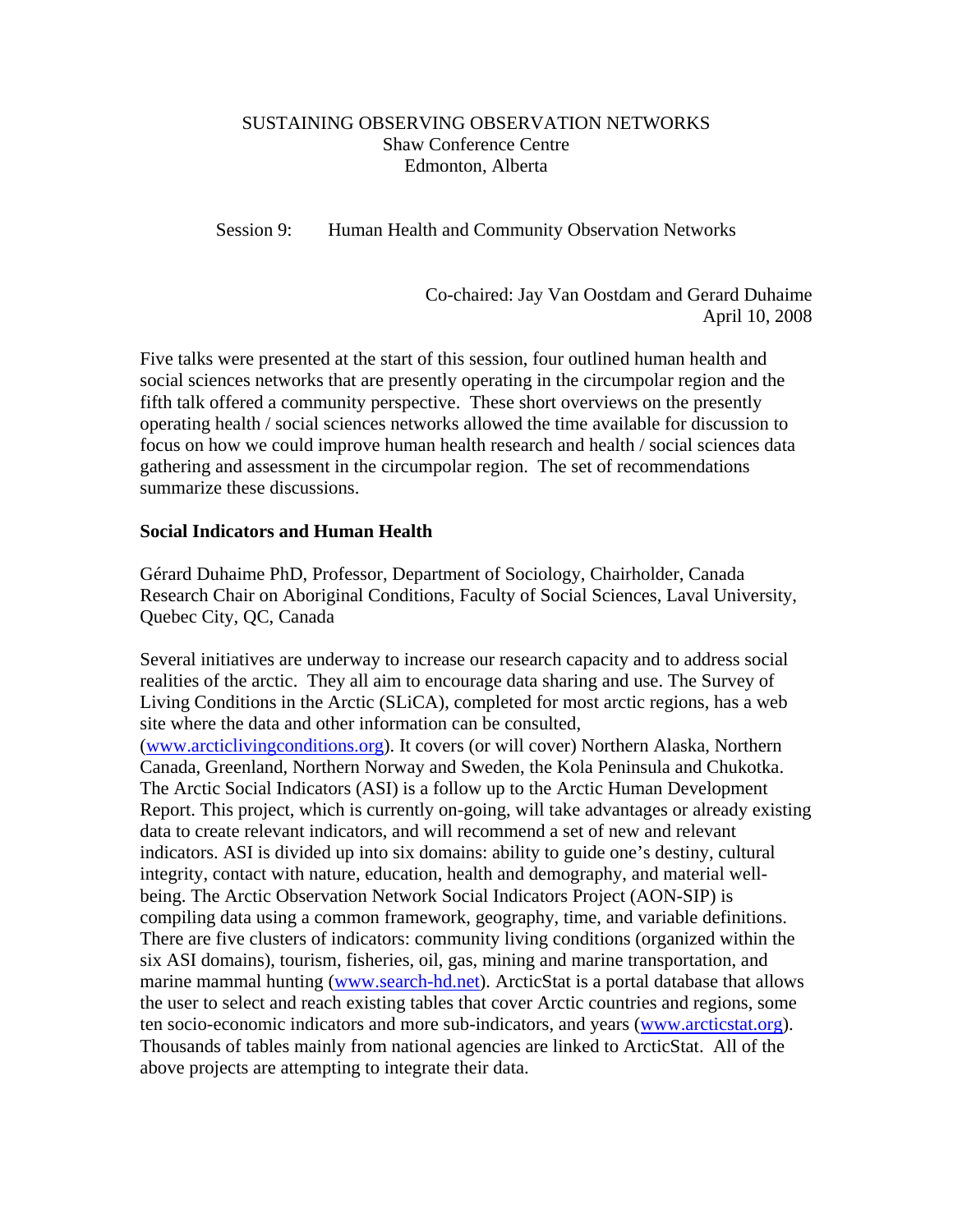Significant difficulties are presented in the use of existing data due to a lack of uniformity between existing data sets (between two countries for instance) and barriers to access the data (tables not accessible at the regional level, or in English language, or excessive charges). Moreover no researchers / agencies have ongoing funding for these important determinants and in some countries there is no funding for even basic database operation / assembly.

# **Circumpolar Health Observatory – Proposed**

Kue Young, MD, FRCPC, Dphil, Professor and CIHR Senior Investigator, Department of Public Health Sciences, Faculty of Medicine, University of Toronto, Toronto, Canada

This will be an international collaborative health information system, with a systematic, standardized, and consistent data collection, analysis, and reporting. Its purpose is to monitor trends and patterns in health status, health determinants, and health care, provides quantitative evidence for planning and evaluation of health programs and services. It needs to be population-based, and aggregated by administrative regions in all circumpolar countries

In addition to the *International Circumpolar Surveillance* [ICS] and *Arctic Monitoring and Assessment Program* [AMAP], there are several existing projects/programs that have functioned as "sustainable arctic observing networks":

- *International Network for Circumpolar Health Research* an organization of researchers who collaborate on projects, exchange results, and provides training
- *Inuit Health in Transition Study* a multi-regional cohort study with focus on chronic diseases and risk factors with over 7000 subjects and to be repeated in 7 years
- *Circumpolar Inuit Cancer Review*  Standardized data retrieval and analysis from regional cancer registries in Alaska, Canada and Greenland providing a 35-year perspective on trends and patterns of cancer incidence among the Inuit
- *Circumpolar Health Indicators* report covering 2000-2004 on 28 health indicators of all Arctic countries and regions – available free from [www.ijch.fi](http://www.ijch.fi/)

Proposal – creation of the Circumpolar Health Observatory by amalgamating or syncrhonizing existing data generation activities; a deliverable could be a Circumpolar Health Atlas that functions as both data repository and learning tool

## **The International Circumpolar Surveillance System: An Arctic Observing Network for Infectious Diseases**

Alan J. Parkinson Ph.D, Arctic Investigations Program, Centers for Disease Prevention & Control, Anchorage, Alaska, USA.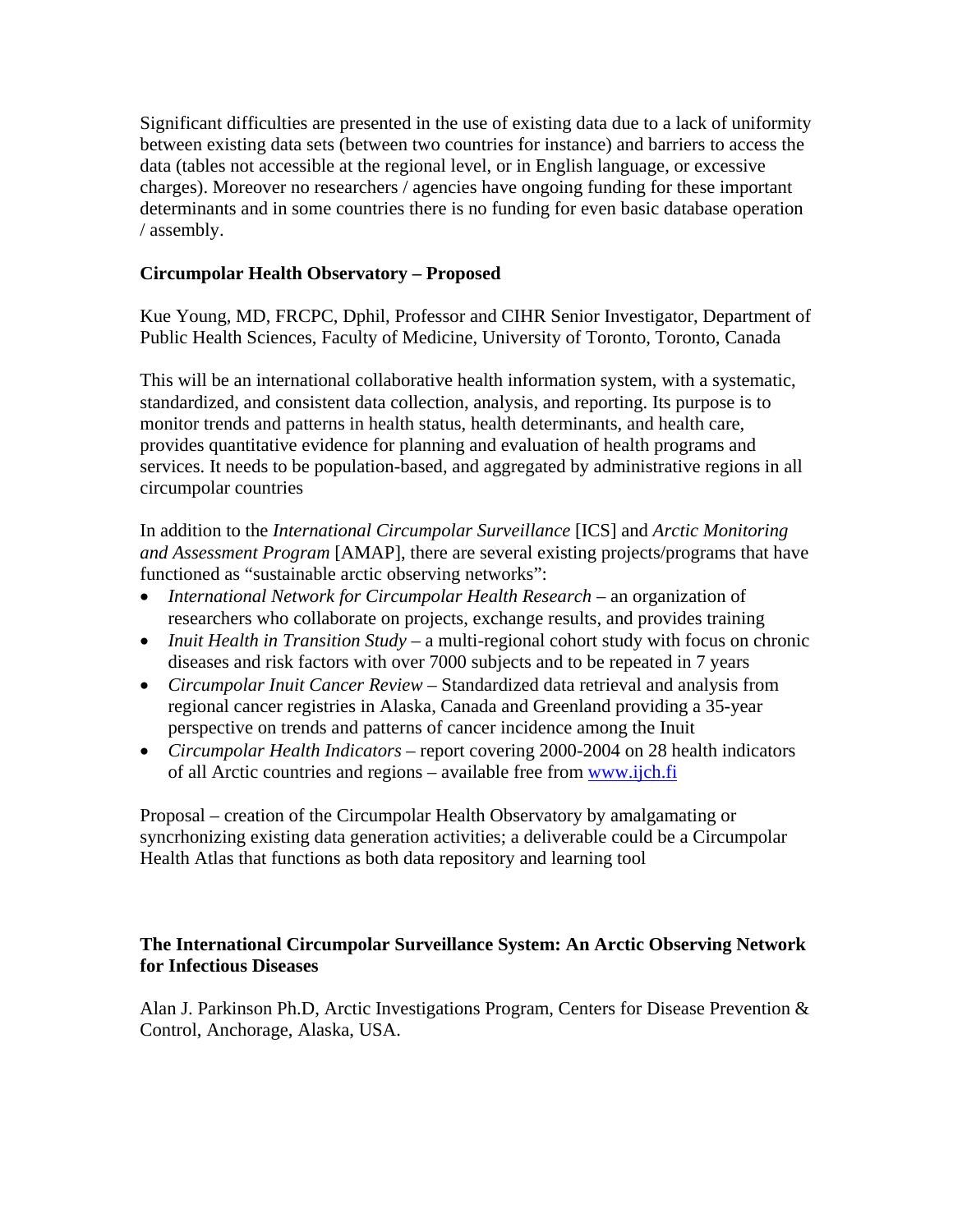The purpose of the International Circumpolar Surveillance (ICS) system for infectious diseases is to establish a network of hospital and public health laboratories throughout the Arctic. The network would allow collection and sharing of uniform laboratory and epidemiologic data between Arctic countries that will describe the prevalence of infectious diseases of concern to Arctic residents and assist in the formulation of prevention and control strategies. Currently the system monitors invasive bacterial diseases and tuberculosis in the US Arctic (Alaska), northern Canada, Greenland, Iceland Norway, Finland, northern Sweden. While currently focused on prevention and control of infectious disease the system could be adapted to monitor other human health issues of concern in Arctic countries, and serves as a model for a Sustainable Arctic Observing Network for human health. More information at: [www.cdc.gov.eid/content/14/1/contents\\_v14n1](http://www.cdc.gov.eid/content/14/1/contents_v14n1) 

## **Arctic Monitoring and Assessment Program, Human Health Assessment Group (AMAP-HHAG) – An Arctic Observing Network on Human Health Impacts of Environmental Contaminants**

Jay Van Oostdam BSc, DVM, MPH, Health Canada, Safe Environments Programme, Canadian co-chair – AMAP-HHAG, Ottawa, Canada

The Arctic Monitoring and Assessment Program (AMAP) has been coordinating circumpolar monitoring and assessment on atmospheric pathways, biota impacts, food chain dynamics and human health issues for environmental contaminants since 1991 ([http://www.amap.no/\)](http://www.amap.no/). The contaminants have included Persistent Organic Pollutants (historic and emerging compounds), metals and radionuclides of concern in the circumpolar world. The AMAP Human Health Assessment Group (HHAG) has members in all eight circumpolar countries and has completed two assessments on the human health impacts of arctic environmental contaminants (1996, 2002). A third assessment is to be released in 2009. These assessments have included human monitoring data, dietary studies, health effects studies and risk management strategies to mitigate the effects of contaminants. The HHAG has effectively functioned as an Artic Observing Network for environmental contaminants in the circumpolar north and could work with the other human health observation networks to give an integrated picture of circumpolar human health.

### **Community Observation Perspectives**

#### Lorraine Peter, Destiny Management Consulting, Old Crow, Yukon, Canada

Lorraine presented a community perspective from her community of Old Crow, Yukon of the Vuntut Gwitchen, the most northern community in the Yukon, inside the arctic circle. Population 250.

The Gwitchin people depend on a subsistence lifestyle. I can say that we have the best of both worlds. When we share about our people and the challenges we face today in health and climate change we cannot separate ourselves from any one area, so we are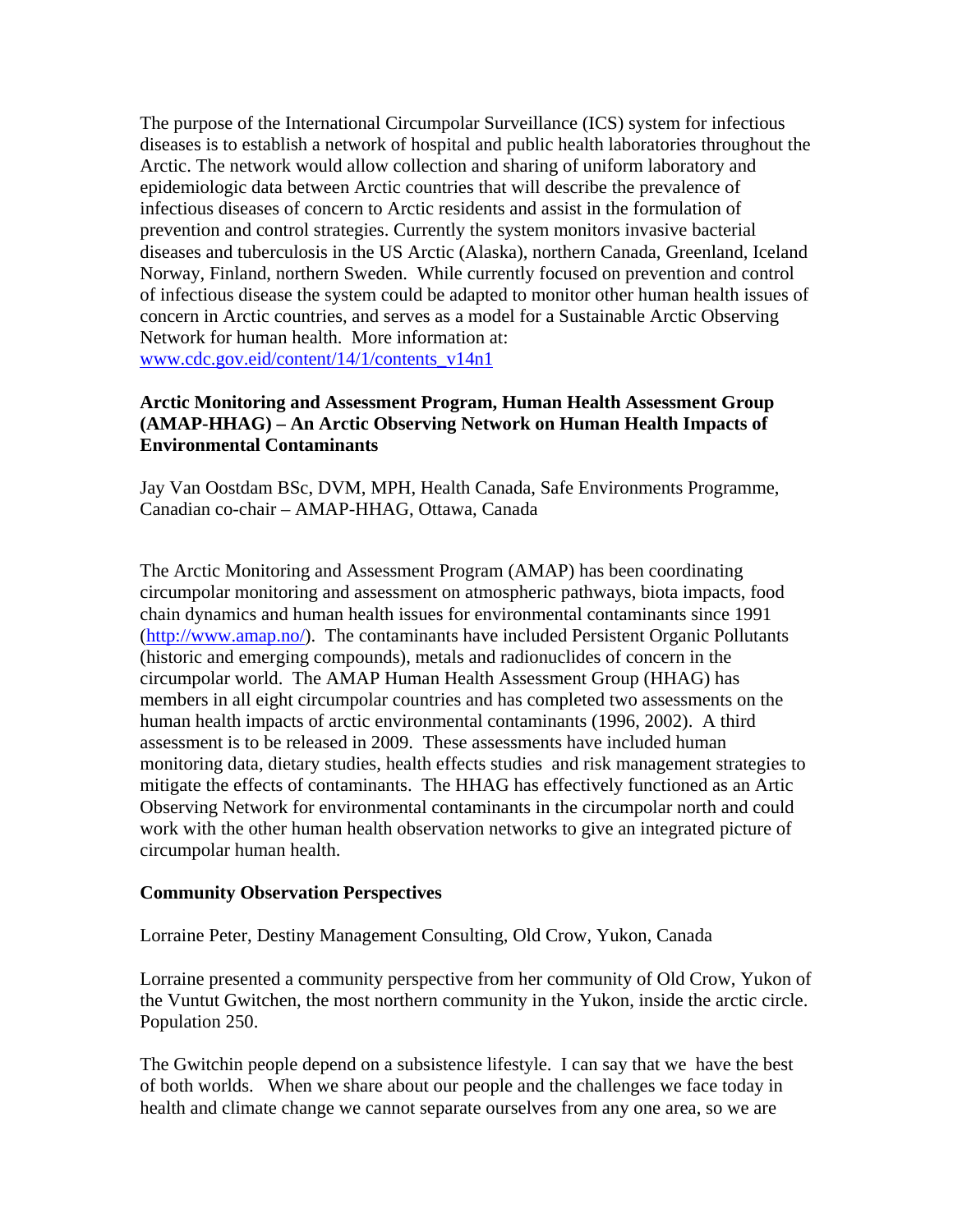connected to the land and animals. We rely on the land and animals for our food and for our health and well being. Fifteen years ago, the hunters and trappers noticed changes in the environment and animals. This was confusing, fearful and sad. However, we have to accept the changes, so overtime we have adapted to the best of our abilities.

We are hopeful, we are learning and benefiting from scientific data and work. IPY is helpful. We need this information. We need you and you need us. Traditional knowledge plays a key role, the experts on land are in our communities. We need to be at these meetings to share our knowledge, we need more data to give an indication to the world on the impacts we face. Canada has a large population of First Nations people – there is good data on higher Arctic peoples, we need data on inland arctic people. We need to build on partnerships to bridge the gap.

You want to leave an IPY legacy – we can help you do that. With more data left in communities we will be able to address our concerns and continue to live on our lands.

# **RECOMMENDATIONS**

- 1. Existing Arctic Observation Networks There are a number of human health observation networks in the arctic (infectious disease, contaminants, chronic disease, social science) and we must strengthen the linkages to build on each other's research / assessment and minimize duplication.
- 2. Support for integrative research and assessment Adequacy of funding needs to be ensured for arctic human health research and assessment. Environmental / social change is coming rapidly to the arctic and only ongoing human health research and assessment will allow governments to respond to changing human health conditions. This needs to come as support for circumpolar human health working groups, human health databases and training / capacity building / infrastructure in northern communities.
- 3. Barriers to health and social sciences research Health and social sciences indicators need to be harmonized in all circumpolar jurisdictions. Common definitions of indigenous people need to be employed and applied in all countries. Human health and social sciences data need to be available in a common language (English) and statistical agencies must not use cost as a barrier.
- 4. SAON recommendations The recommendations from SAON must go to the highest levels of Arctic Council. The Ministers must ensure that each country supplies adequate resources for the human health / social sciences working groups so that Arctic Council can receive the best input on the changing health and social status of arctic populations. Arctic Council Ministers must ensure that all involved agencies of their government (Health Departments, Statistical Agencies) are able to support this work.
- 5. Data availability / international databases / confidentiality Large databases can easily be assembled for circumpolar atmospheric parameters or biota. Due to confidentiality requirements which vary in each country and sensitivity about the use of human health data it will not be possible to assemble a circumpolar human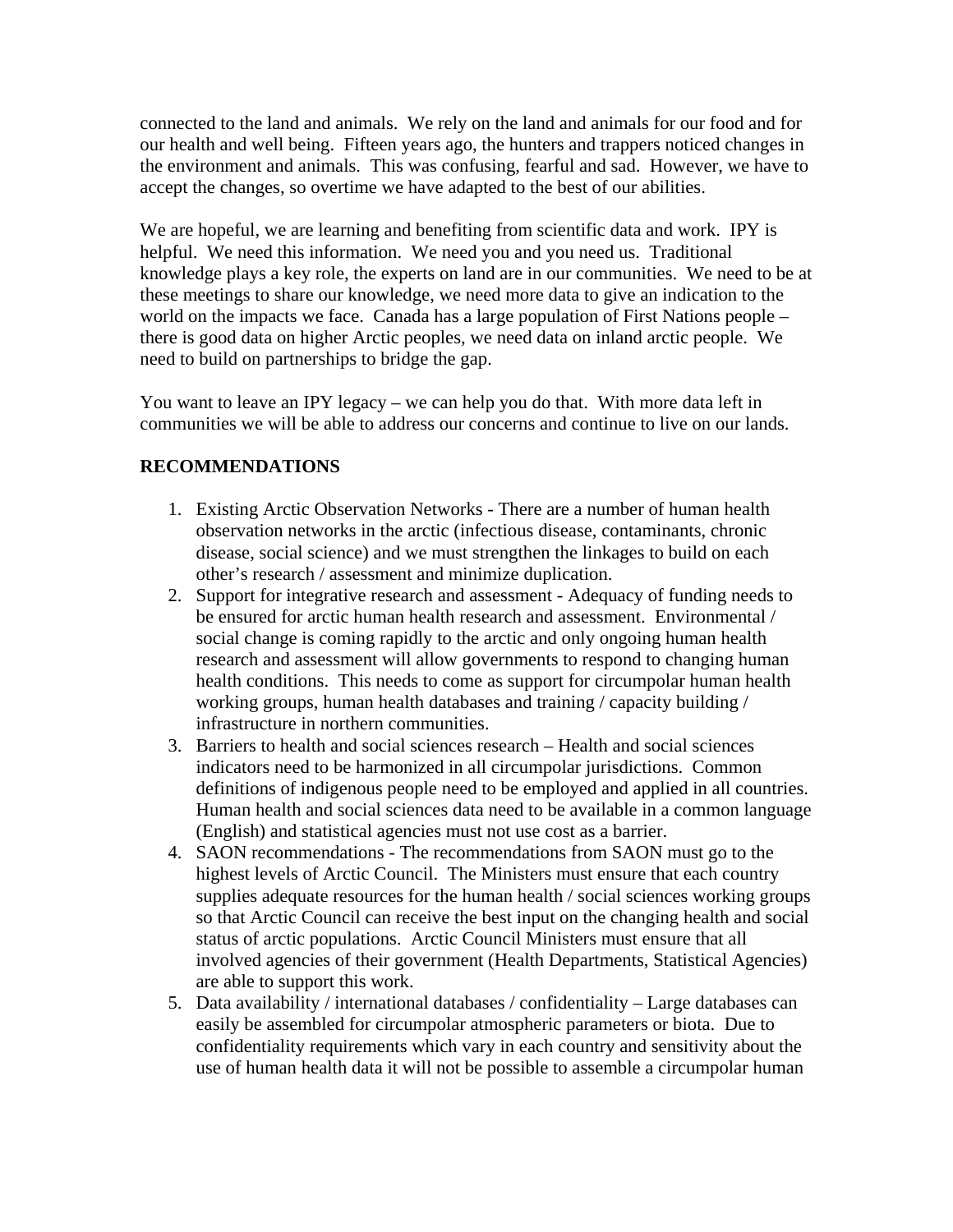health database. Each country / study will be able to supply summary data to allow circumpolar comparisons.